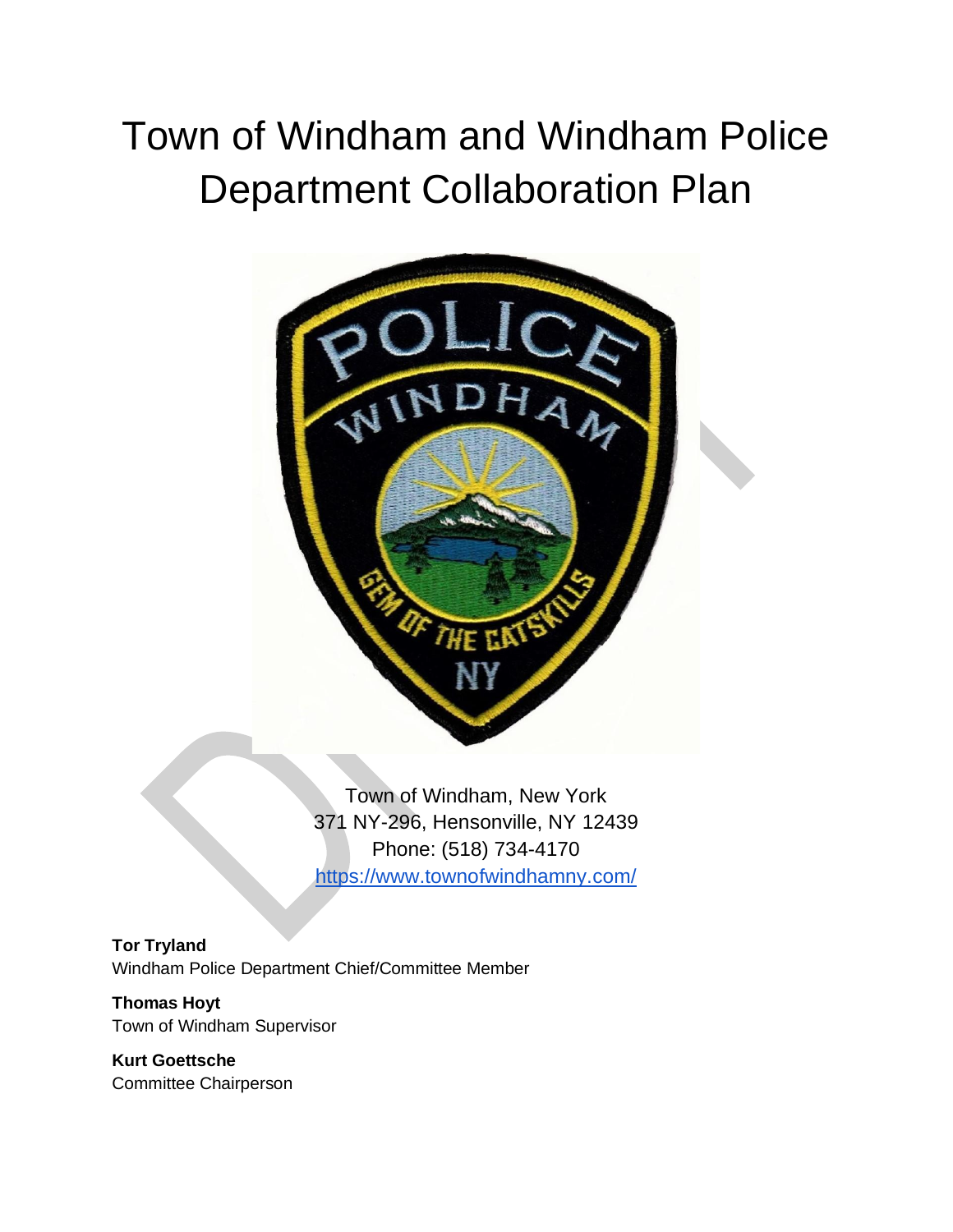| <b>Executive Order 203</b>                    | 3              |
|-----------------------------------------------|----------------|
| Town of Windham, New York                     | 4              |
| About Windham                                 | $\overline{4}$ |
| <b>Windham Ambulance</b>                      | 4              |
| Windham Police Department                     | 5              |
| Town of Windham Police Policy Committee       | 6              |
| <b>Comments From The Public</b>               | 6              |
| Review of the Department's Policies           | 7              |
| Already Addressed                             | 7              |
| Use of Force Policy                           | 7              |
| <b>Criminal Procedure</b>                     | $\overline{7}$ |
| Crime Prevention Through Environmental Design | 8              |
| Changes to Existing Policies and Procedures   | 8              |
| Firearms                                      | 8              |
| <b>Racial Profiling</b>                       | 8              |
| <b>Personnel Complaints</b>                   | 8              |
| Recommended Developments.                     | 9              |
| <b>Police Review Committee</b>                | 9              |
| <b>Police Activity Report</b>                 | 9              |
| <b>Mental Health Response Policy</b>          | 10             |
| <b>Looking Forward</b>                        | 10             |
|                                               |                |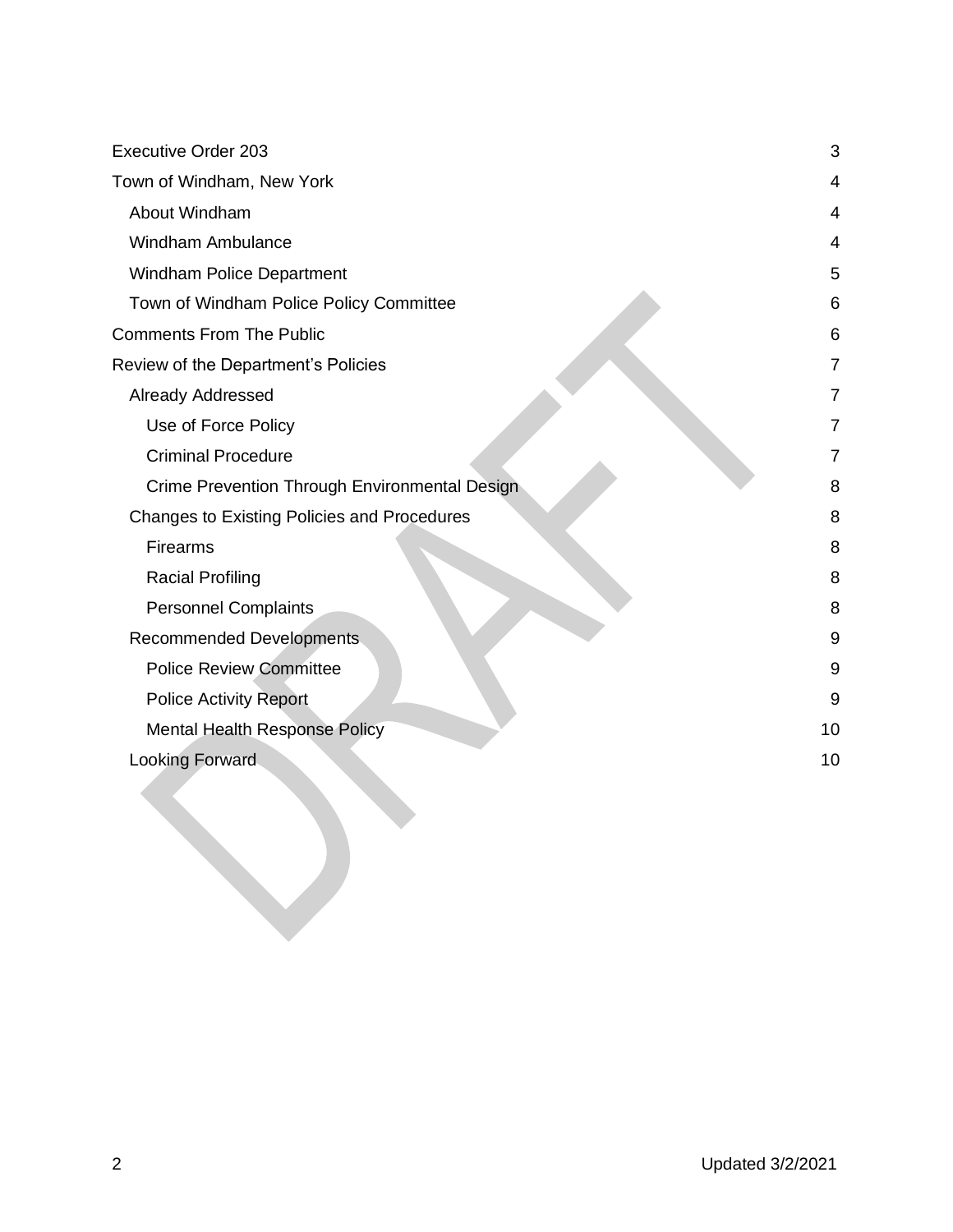## <span id="page-2-0"></span>Executive Order 203

On June 12, 2020, Governor Andrew Cuomo issued Executive Order No. 203: New York State Police Reform and Reinvention Collaborative, which directs local governments with police agencies to review and revise policies and create a plan to address race-based issues and foster trust in the community in order to receive state funding in 2021. Further guidance will be provided by the Division of Budget, in consultation with the Department of Criminal Justice Services. In summary, the order states that:

- Local governments with police agencies must perform a comprehensive review of police force deployments, strategies, policies, procedures and practices.
- A new plan must be developed that is meant to address the particular needs of the community, to promote community engagement to foster trust, fairness and legitimacy, and to address any racial bias and disproportionate policing of communities of color.
- The chief executive officer of the local government must convene and consult with the local police agency and local stakeholders, such as members of the police force, interested non-profit and faith based community groups, and other elected officials, with a particular emphasis on areas with high numbers of police and community interactions, to create and implement this new plan that includes any modifications, innovations, modernizations to improve police agency and community relationships and reduce racial disparities in policing.
- The plan must consider strategies, including but not limited to, use of force policies, procedural justice; implicit bias awareness training; de-escalation training and practices; law enforcement-assisted diversion programs; restorative justice practices; communitybased outreach and conflict resolution; problem-oriented policing; hot spots policing; focused deterrence; crime prevention through environmental design; violence prevention and reduction interventions; model policies and guidelines promulgated by the New York State Municipal Police Training Council; and standards promulgated by the New York State Law Enforcement Accreditation Program.
- Plans must be offered for public comment and adopted by local law or resolution by April 1, 2021.
- Local governments must transmit a certification to the Director of the Division of the Budget to affirm that they complied with this order and that such local law or resolution has been adopted. Those who fail to do so may not be eligible for state funding.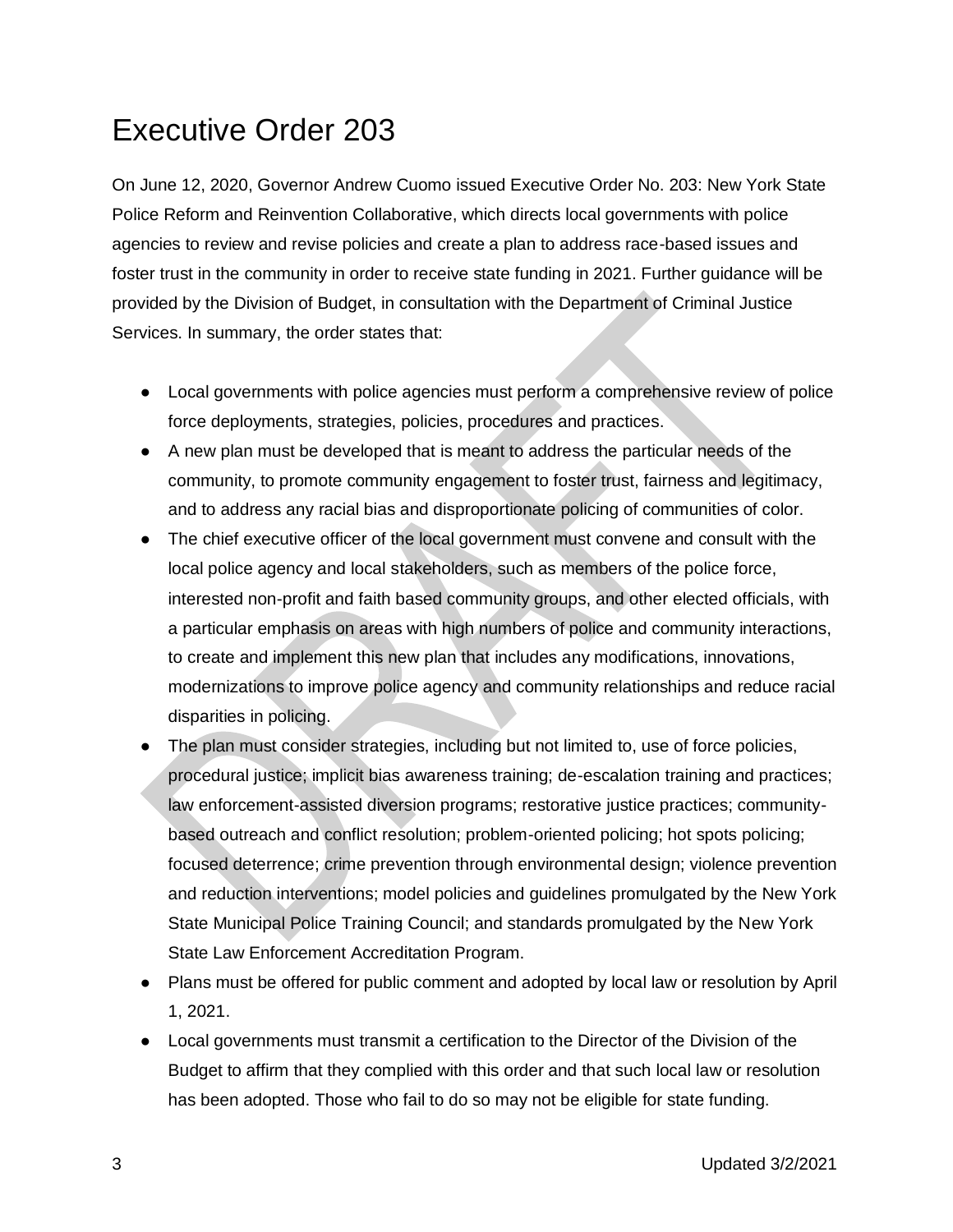In accordance with this order, the Windham Town Board and Windham Police Department put together a Town of Windham Police Policy Committee. They began reviewing Windham Police Department policies and procedures, asking for public comment from the community on the current perspective of their relationship with the Windham Police Department.

## <span id="page-3-0"></span>Town of Windham, New York

## <span id="page-3-1"></span>About Windham

Windham is a town in Greene County, New York, United States. The town has two nicknames: "Land in the Sky" and "Gem of the Catskills." The population of Windham in 2020 is 1,729. Windham is in the west-central part of the county on the Catskill State Park's northern boundary and the Catskill Mountains Range. The town has a total area of 45.4 square miles, part of which is within the Catskill State Park. Batavia Kill, a tributary of Schoharie Creek, flows to the west through Windham.

Windham is approximately 18 miles from exit 21 of the New York State Thruway, I-87, in the town of Catskill, NY. The New York State Thruway provides the town with many tourists every year. Being approximately two and a half hours from New York City, Windham has been a popular vacation destination since the 1800s. Summers would see people retreating to the cool mountain air in Windham, escaping the heat of the city. When Windham Mountain ski resort opened in the 1960s, Windham became a winter vacation destination for people all over the Northeast as well. Windham remains a popular year-round tourist destination for people from all over the Northeast looking to enjoy alpine sports, hiking, mountain biking, golf, and many other attractions.

### <span id="page-3-2"></span>Windham Ambulance

Windham operates a full-time Advanced Life Support ambulance service. The ambulance service operates with one full-time crew. An additional full-time crew is added when the town anticipates a significant increase in visitors. The Windham ambulance is also the primary responder for the neighboring town of Jewett. The neighboring town of Ashland provides backup when the Windham ambulance is already responding to a call.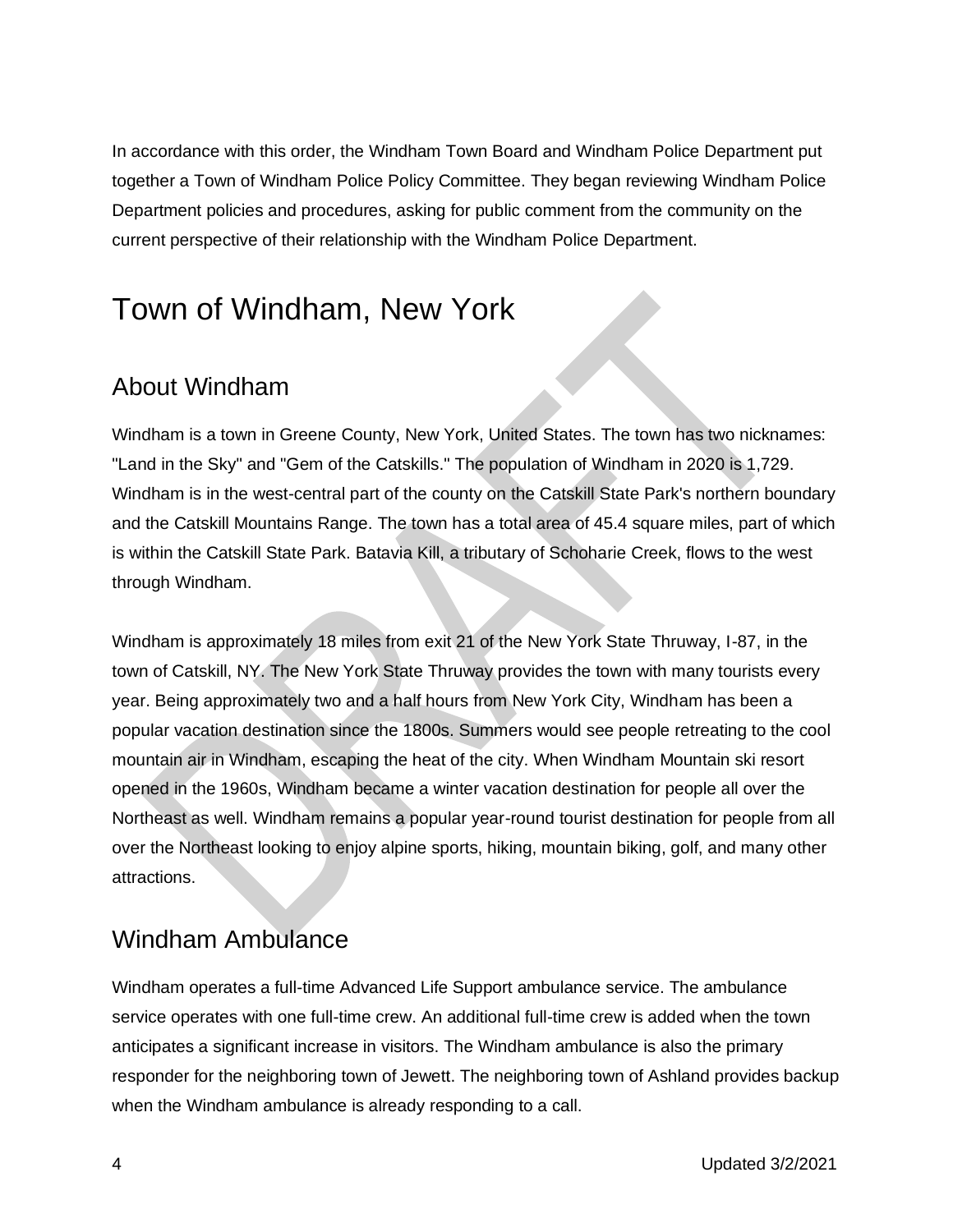### <span id="page-4-0"></span>Windham Police Department

Members of the Windham Police Department must regard themselves as part of a team dedicated to the safety and protection of the community. The success of the Windham Police Department, in the performance of its duties, is largely measured by the degree of support and cooperation received from the people of the Town of Windham, which it serves. Members of the Windham Police Department are not merely employees but are Officers of this Town, charged with specific duties in maintaining public order and administering justice. Therefore every member's sole responsibility must be to the Windham Police Department and consequently to the public.

It is of paramount importance to secure the confidence, respect, and approbation of the public. The cultivation of such desirable attitudes is dependent upon the proper performance of duty by ALL members of the Windham Police Department.

Upon the members of the Windham Police Department is imposed a professional responsibility, no less grave, than that of other administrators of the law. Professionalization of law enforcement is gaining general recognition, but it can win universal acclaim and permanent standing only if the actions of its members are reflected in intelligent, sincere, efficient, and courteous service. Law enforcement must embody the highest attributes of every other profession. Neither private profit nor personal reward, but service to the community, is the earmark of the professional law enforcement Officer.

The Windham Police Department serves the entire town of Windham, NY. It serves as an extension of the community and is present for the arrival of school buses in the morning and departure of school buses in the afternoon. They are present and involved with community events, where their primary goal is to interact and get to know the people in town and not to show authority.

The Department has a Chief of Police, Tor Tryland, a Sergeant, David Sherman Jr., two full-time officers, and eight part-time officers. The Department has been unionized since July 25, 2007.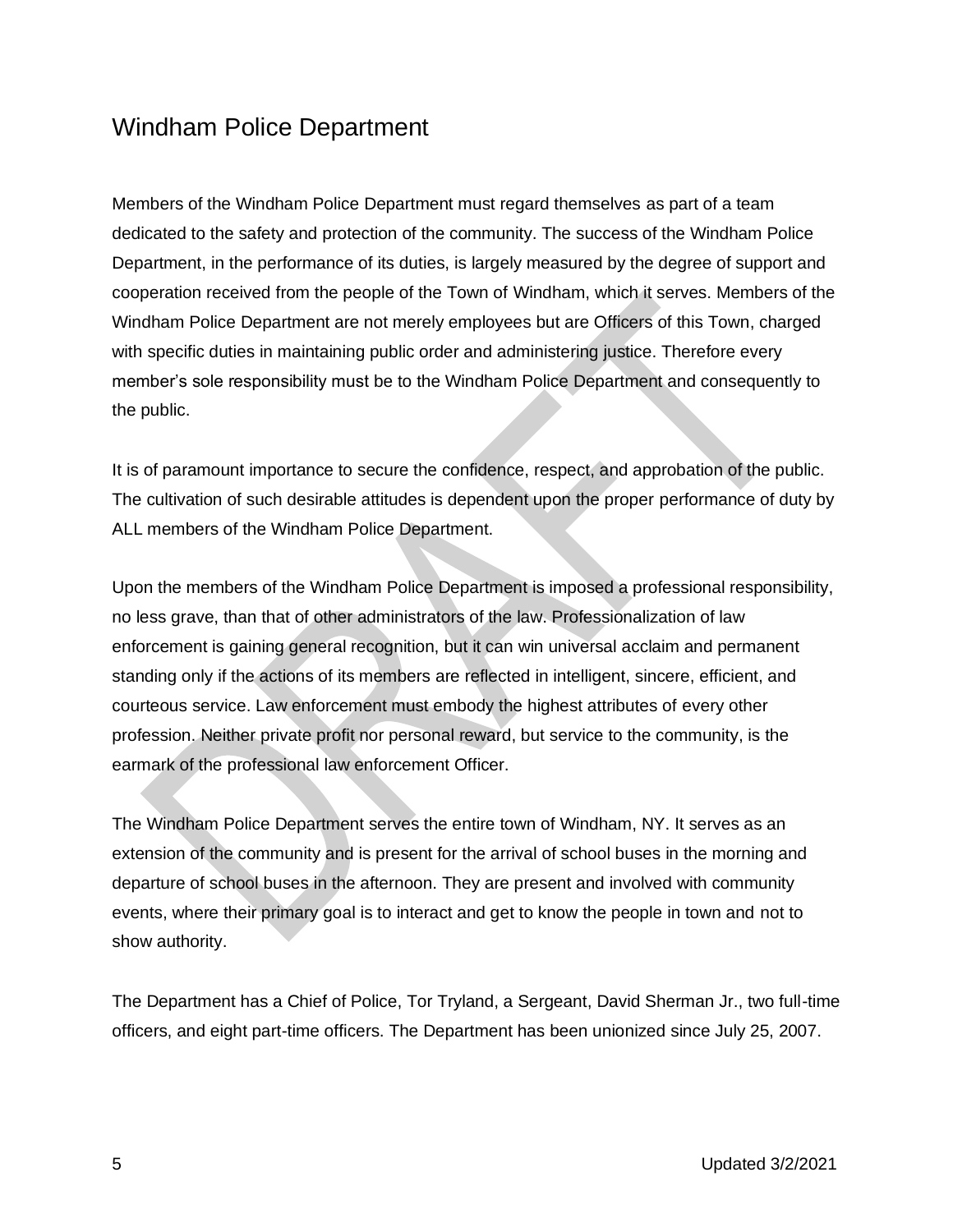Prior to becoming a full-time officer with the Windham Police Department, officers must attend a State authorized Police Academy as well as complete a minimum of 160 hours of field training. The field training must be with a certified field training officer from the Windham Police Department.

Over the past few years, the Windham Police Department has had several full-time officers move to other police agencies. Many of these officers have stayed on as part-time officers with the Windham Police Department.

## <span id="page-5-0"></span>Town of Windham Police Policy Committee

Town of Windham Supervisor Thomas Hoyt spoke with Chief Tryland regarding New York State Governor Andrew Cuomo's Executive Order 203, New York State Police Reform and Reinvention Collaborative. The Town of Windham would create the Police Policy Committee, tasked with creating a plan for the Town of Windham. The Committee would consist of one of the Town Board Members, the Chief of Police, Tor Tryland, and three members of the community. Supervisor Hoyt sent letters requesting individuals to be on the Committee and received acceptance from most. Councilman Kurt Goettsche was selected from the Town Board to represent the board and to chair the Committee. Chief Tor Tryland, who represented the Windham Police Department at the County level, was also to be on the Committee. Representatives of the town who were requested and accepted to be on the Committee were; former Town Councilman William MacGregor, local attorney Marilyn Carreras, and Pastor Ryan Dempsey.

## <span id="page-5-1"></span>Comments From The Public

"WPD does a great job and is an asset to the community." - Jordan Braren, Windham, NY

"WPD is a great department with great, very nice people. I haven't experienced or heard of a single issue with them." - Aaron Cook, Windham, NY

"What comments and/or questions do you have regarding the Windham Police Department?" - Windham, NY Stakeholder

● Addressed in Recommended Changes (page 9)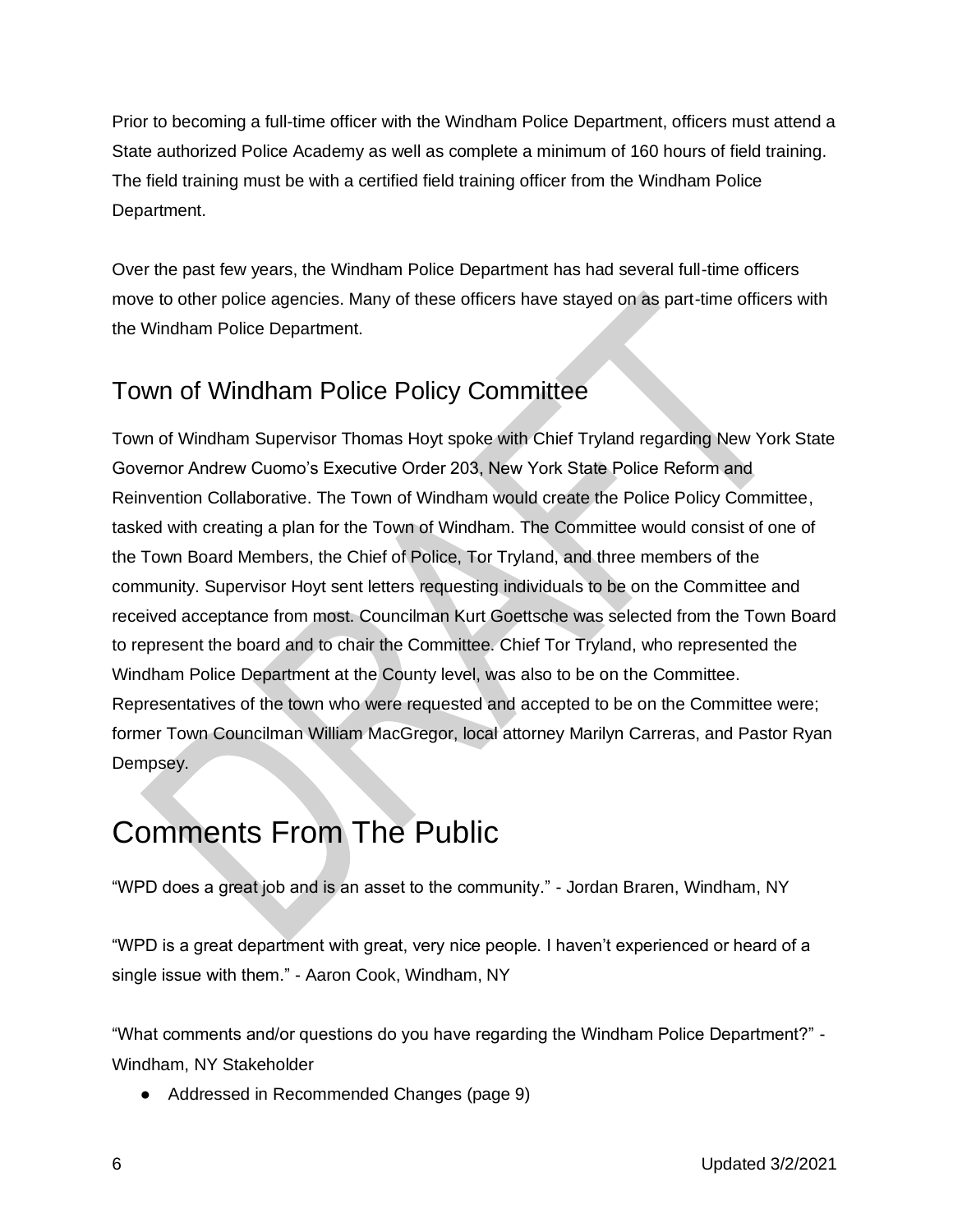"I have always had great experiences with the Police Department since moving to Windham in 2004 as a citizen and as a past Town Justice. True professionals!" - Michael W McCarthy, Windham, NY

## <span id="page-6-0"></span>Review of the Department's Policies

The Town of Windham Police Policy Committee members were all given a copy of the Windham Police Department's current policies for review. The committee was to review all policies of the Department, with a focus on those regarding; the use of force, crowd management, community policing, implicit bias awareness training, procedural justice, de-escalation training, and practices. The Town of Windham Police Department policies are organized into chapters based on the subject. Current policies were created, reviewed, or updated no later than January 1, 2015.

The Town of Windham Police Review Committee found that most of the Windham Police Department's policies were in compliance with the State's request. The creation of a Town of Windham Police Review Committee was recommended for the continued review of the policies, procedures, and conduct of the Windham Police Department.

## <span id="page-6-1"></span>Already Addressed

#### <span id="page-6-2"></span>Use of Force Policy

The Town of Windham Police Department has already implemented and trained on the reforms already passed by New York State, which include, but are not limited to, the banning of chokeholds. It should be noted that chokeholds were never allowed or taught here in the Windham Police Department. De-escalation continues to be an integral part of use of force training for the Windham Police Department.

#### <span id="page-6-3"></span>Criminal Procedure

Steps have also been taken to comply with recent New York State legislation, such as the repealing of Civil Rights Law 50-a and the changes to the Criminal Procedure Law resulting from new enactment in bail and discovery areas.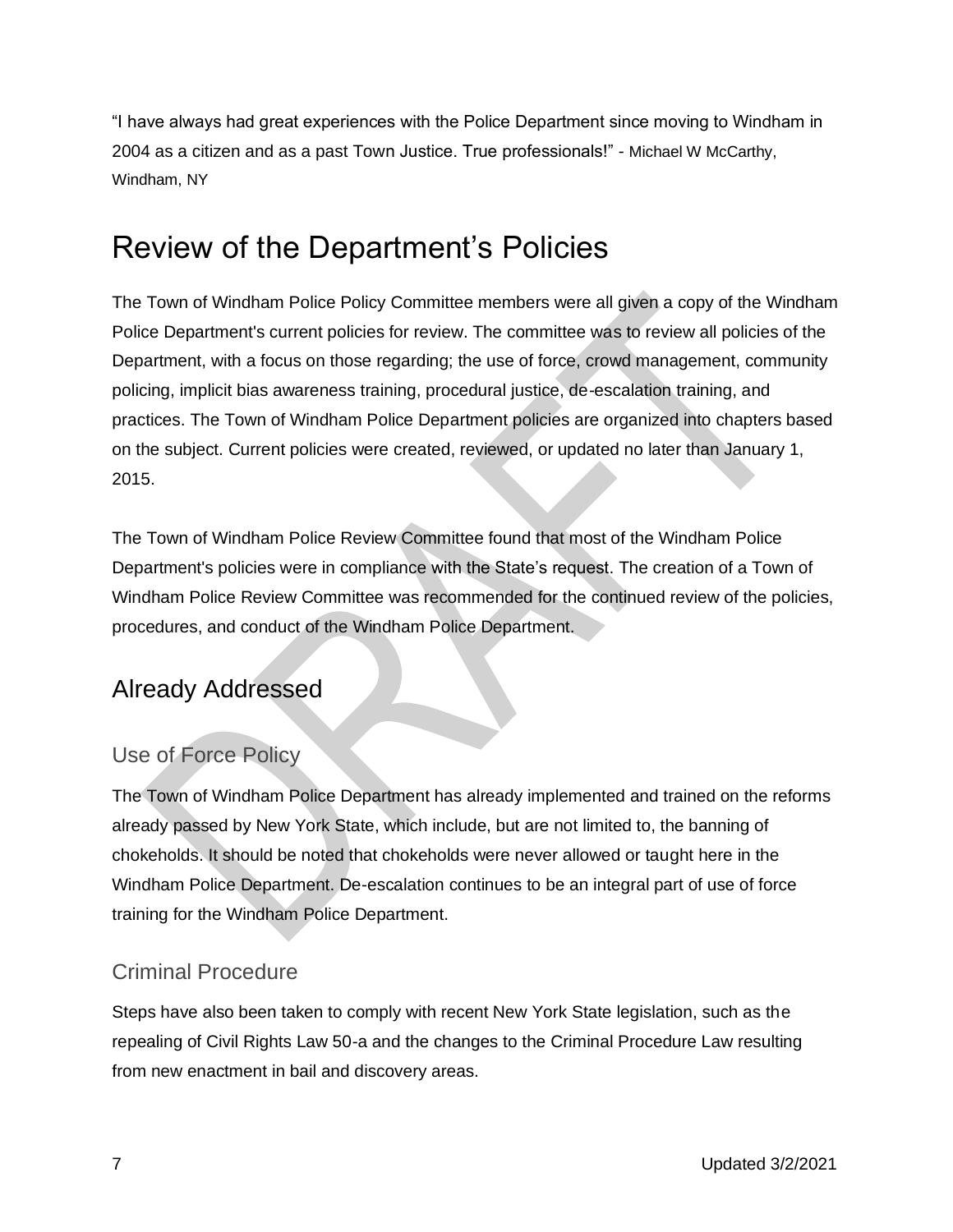#### <span id="page-7-0"></span>Crime Prevention Through Environmental Design

Windham is a rural area with a small population. Most full-time residents know each other or are familiar with each other, where even small changes are noticed and reported. Five roads lead into and out of Windham, State Route 23 East, State Route 23 West, State Route 296, County Route 21 (Mitchell Hollow Road), and County Route 40. These entrance and exit roads can quickly be shut down with the aid of other first responders.

### <span id="page-7-1"></span>Changes to Existing Policies and Procedures

#### <span id="page-7-2"></span>Firearms

The Committee found that the Windham Police Department is currently not in full observance with the Department's policies involving on-duty weapons. The Committee recommends that this be amended and that the Town of Windham and Windham Police Department issue all on-duty weapons.

As soon as this transition is addressed, the Committee also recommends that the policy reflects that the Windham Police Department no longer will utilize "C-forms."

#### <span id="page-7-3"></span>Racial Profiling

The Town of Windham Police Department policies prohibit all racial profiling. There were no reports indicating that the Windham Police Department has engaged in profiling. The prohibiting of the act or process of extrapolating information about a person based on known traits or tendencies should be included in the Department's Racial Profiling policy.

#### <span id="page-7-4"></span>Personnel Complaints

The Town of Windham and Windham Police Department take personnel complaints seriously. The Town of Windham will make information on how the public can file a complaint about Town of Windham Personnel more readily available on the Town's website, including but not limited to locations where complaints can be submitted.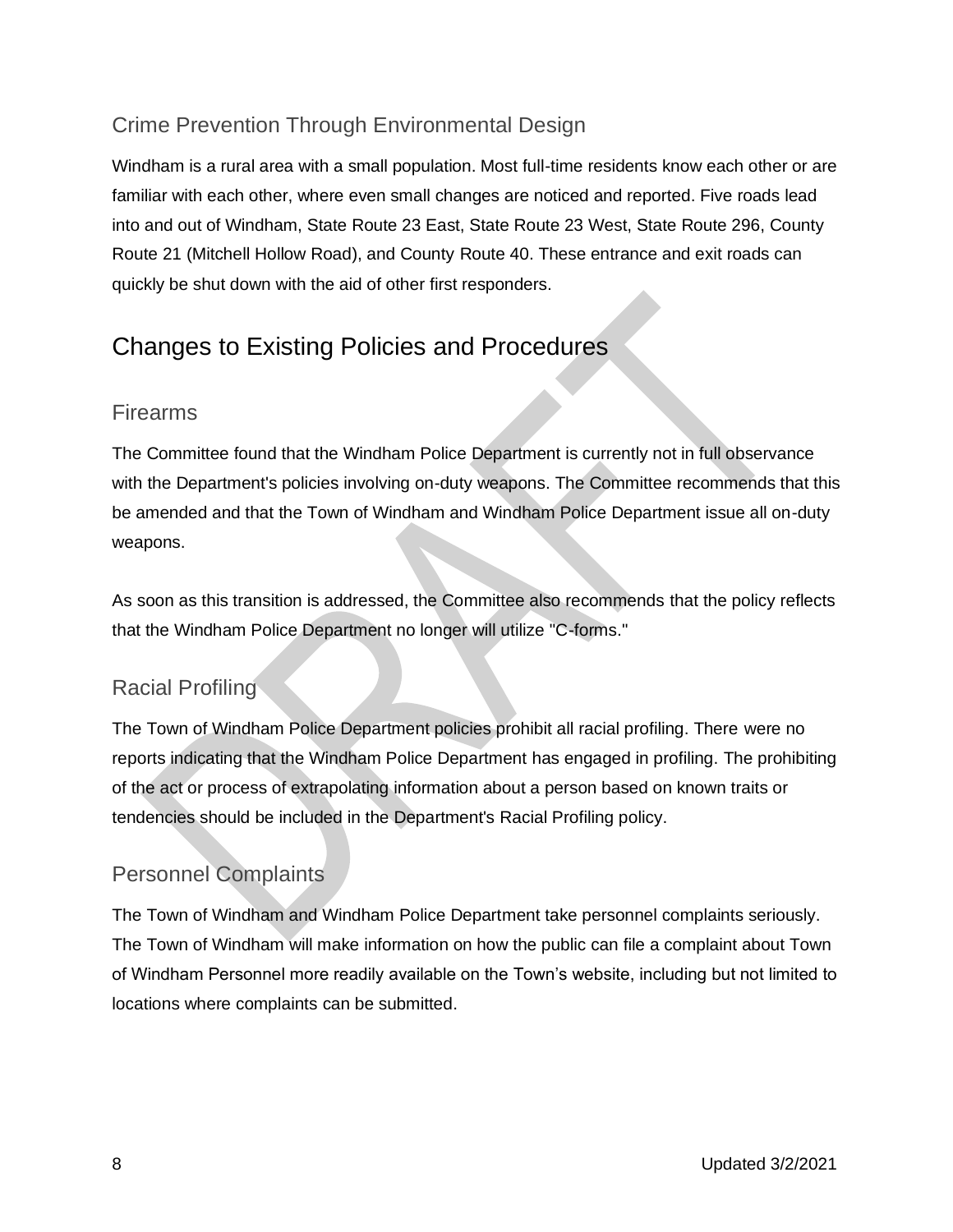### <span id="page-8-0"></span>Recommended Developments

#### <span id="page-8-1"></span>Police Review Committee

The Town of Windham will create the Town of Windham Police Review Committee. This Committee will consist of three members. Members will serve a three-year term, except for at the initial creation of the Committee. For the Committee's initial creation, one member will serve a one-year term, one member will serve a two-year term, and one member will serve a threeyear term. The Windham Town Board will appoint members at Town Board's annual Organizational Meeting. Members of the Committee must be residents of the Town of Windham at appointment. No member of the Committee at any time shall be an Officer currently employed by the Windham Police Department or an immediate family member of an Officer currently employed by the Windham Police Department. No member of the Committee shall be a member of the Windham Town Board. All members must be willing to serve on the Committee voluntarily.

The Town of Windham Police Review Committee should meet at least twice per calendar year to review and discuss Windham Police Department policies and procedures. The Committee should bring recommended changes to Department policies or procedures to the Windham Town Board and Chief of the Windham Police Department for review and consideration.

The Committee will meet whenever necessary to review and investigate complaints about the Windham Police Department or individuals of the Department, directed directly to the Committee or as requested by the Department's Chief. Members of the Windham Police Department are expected to cooperate fully with the Committee to investigate the complaints. The Committee shall bring findings of the complaint investigation to the Windham Town Board for review, where the Chief of the Department may also be brought in for the review.

#### <span id="page-8-2"></span>Police Activity Report

The Windham Police Department Chief or representative attends almost all Windham Town Board meetings and reports any changes or relevant information about the Windham Police Department. The Town of Windham Ambulance reports their call activity every month to the Windham Town Board. The Town of Windham will look into a similar concept for the Town of Windham Police Department, so personal information is not disclosed. The Town of Windham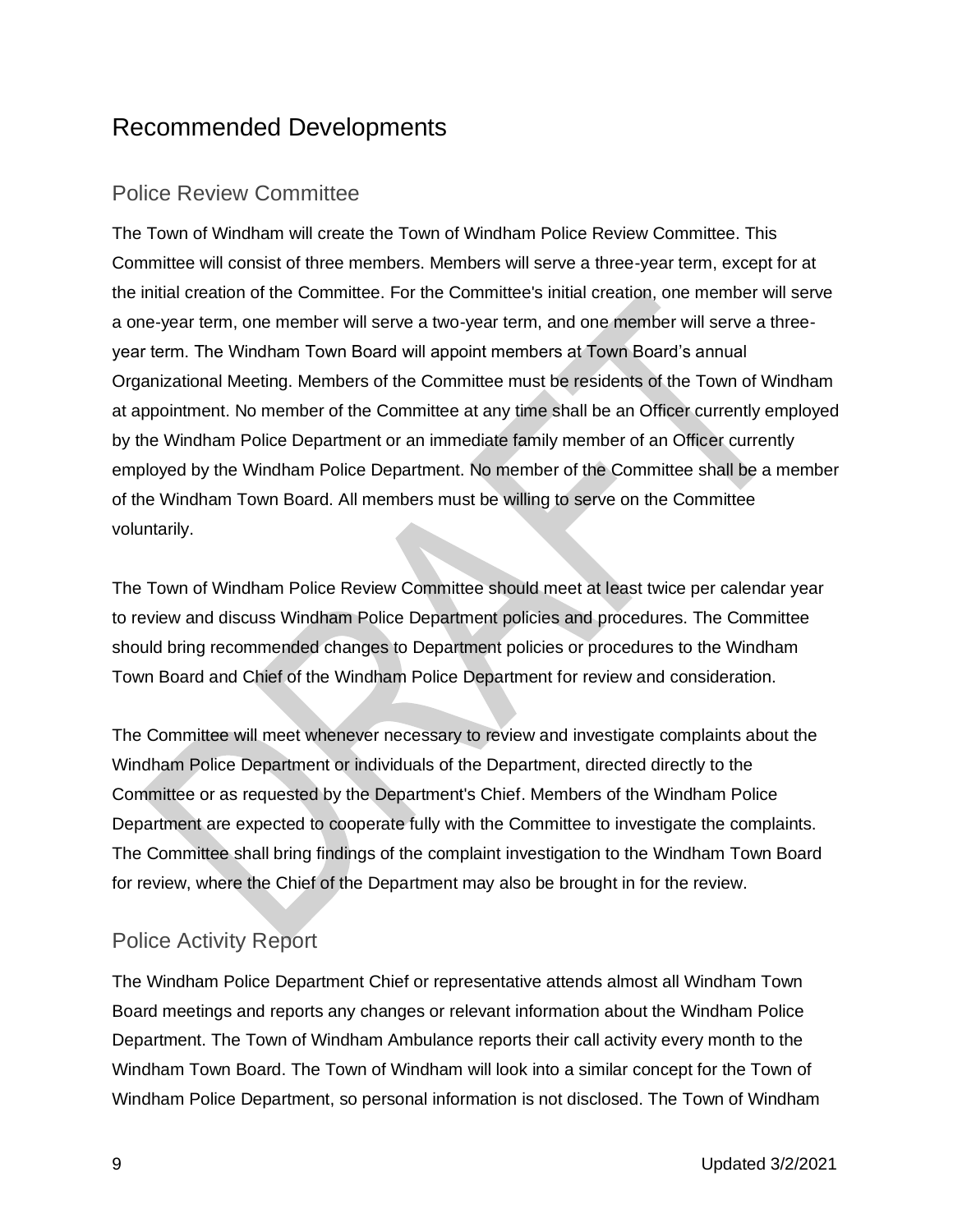Police will consider the number of traffic violations written each month, citations given, and arrests. They will report such information to the Windham Town Board at the first regular meeting each month and an annual report.

#### <span id="page-9-0"></span>Mental Health Response Policy

The Windham Police Department currently has a Mental Health Arrest Policy. A new Mental Health Response policy incorporating how Officers handle mental health incidents before an arrest should be commenced. The Mental Health Arrest and Response policies could also be combined into a Mental Health Incident policy.

Officers receive Mental Health training during their time in the academy. Some officers who also work for other agencies received continued mental health training from those agencies. All officers are encouraged to take mental health training whenever it is offered within a reasonable area. The Windham Police Department Chief should continue to work with larger departments as well as State and County agencies to offer more frequent and available mental health training.

The Chief of the Windham Police Department has continued discussions with Windham Police Department Officers regarding the best way to respond to incidents, including mental health. All mental health incidents are unique. A best practices policy should be created. The policy should highlight Windham Police Department's emphasis on being an extension of the community. The policy should foster creating a relationship with people. The policy should address the Department's available for follow-up and for contacting a professional if necessary.

## <span id="page-9-1"></span>Looking Forward

Windham has a population of approximately 1,729, full-time residents within an area of 45.4 square miles. Windham does not experience many of the issues of more populated cities. Windham does not have hot spot policing zones. While the Windham Police Department has a presence at Windham Ashland Jewett Central School during the arrival and departure of students, this is a service to the community, not a response to criminal activity.

Due to the Town of Windham's unique situation, many of the State's recommendations do not currently pertain to Windham. Windham never experienced the need for the following policies: